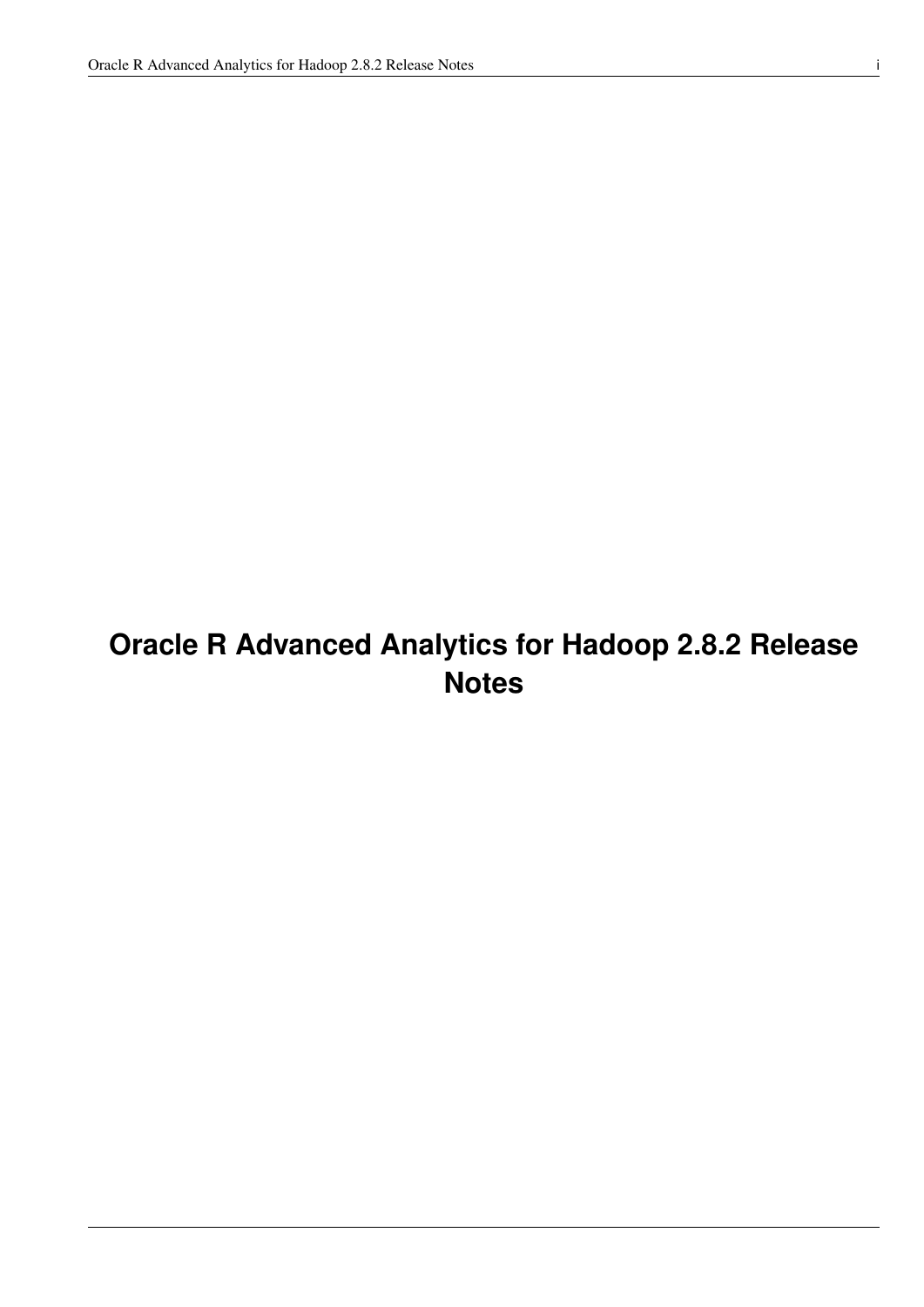| <b>REVISION HISTORY</b> |             |                    |             |  |
|-------------------------|-------------|--------------------|-------------|--|
|                         |             |                    |             |  |
| <b>NUMBER</b>           | <b>DATE</b> | <b>DESCRIPTION</b> | <b>NAME</b> |  |
|                         |             |                    |             |  |
|                         |             |                    |             |  |
|                         |             |                    |             |  |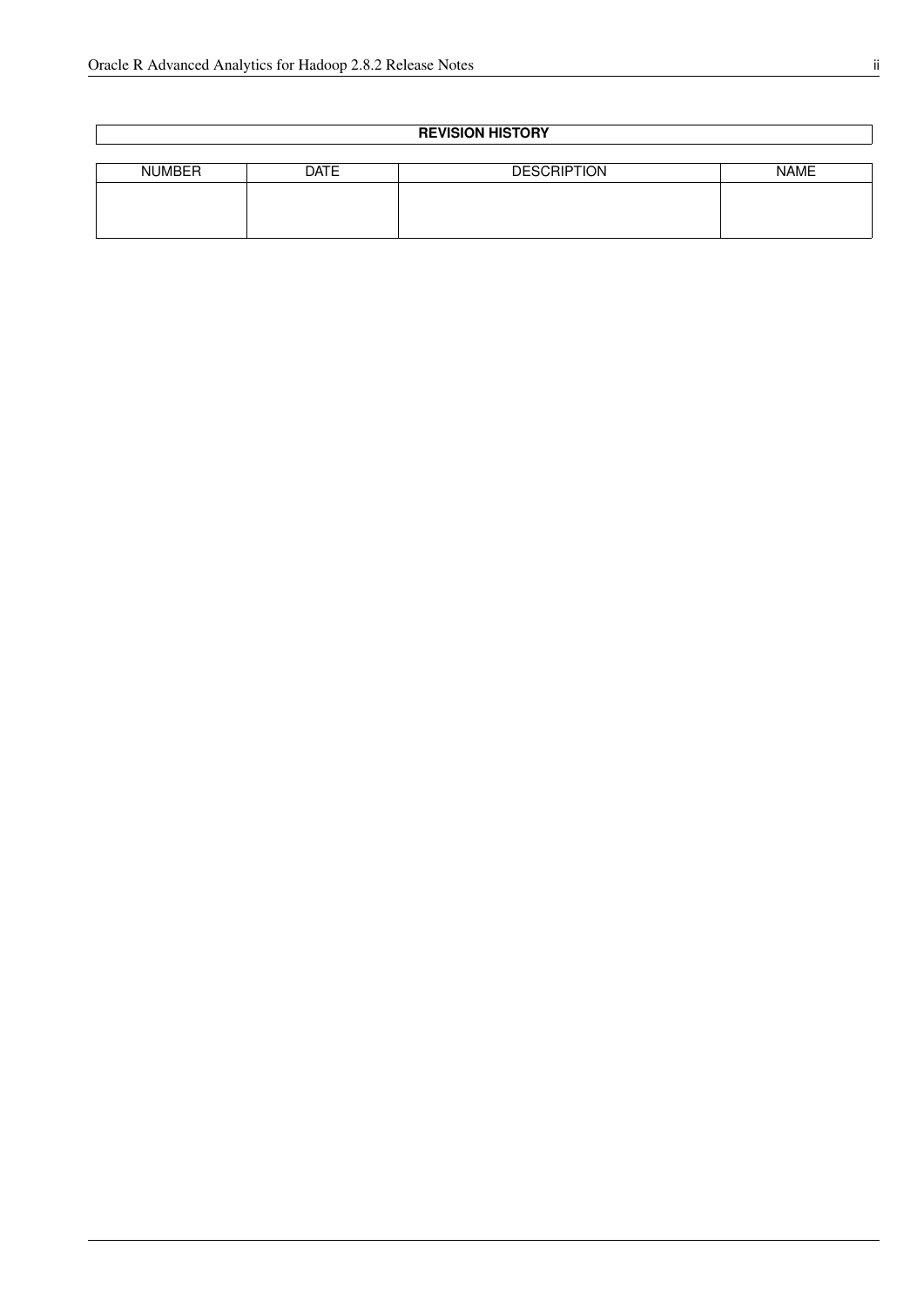## **Contents**

| $\mathbf{1}$ | <b>Introduction</b>                                        | $\mathbf{1}$ |
|--------------|------------------------------------------------------------|--------------|
| $\mathbf{2}$ | <b>What's new in ORAAH release 2.8.2</b>                   | $\mathbf{1}$ |
| $\mathbf{3}$ | <b>Known issues in ORAAH release 2.8.2</b>                 | 6            |
|              | 4 Parallelization Packages in R compared to those in ORAAH | 7            |
| 5            | <b>Architecture</b>                                        | 7            |
|              | 6 Working With the ORAAH's Hadoop Interface                | 9            |
|              | 7 Working with ORAAH's Apache Hive/Impala Interface        | 10           |
| 8            | <b>Working with ORAAH's Spark Interface</b>                | 10           |
| 9            | <b>Native Analytic Functions</b>                           | 11           |
|              | <b>10 Copyright Notice</b>                                 | 12           |
|              | <b>11 3rd Party License Notice</b>                         | 13           |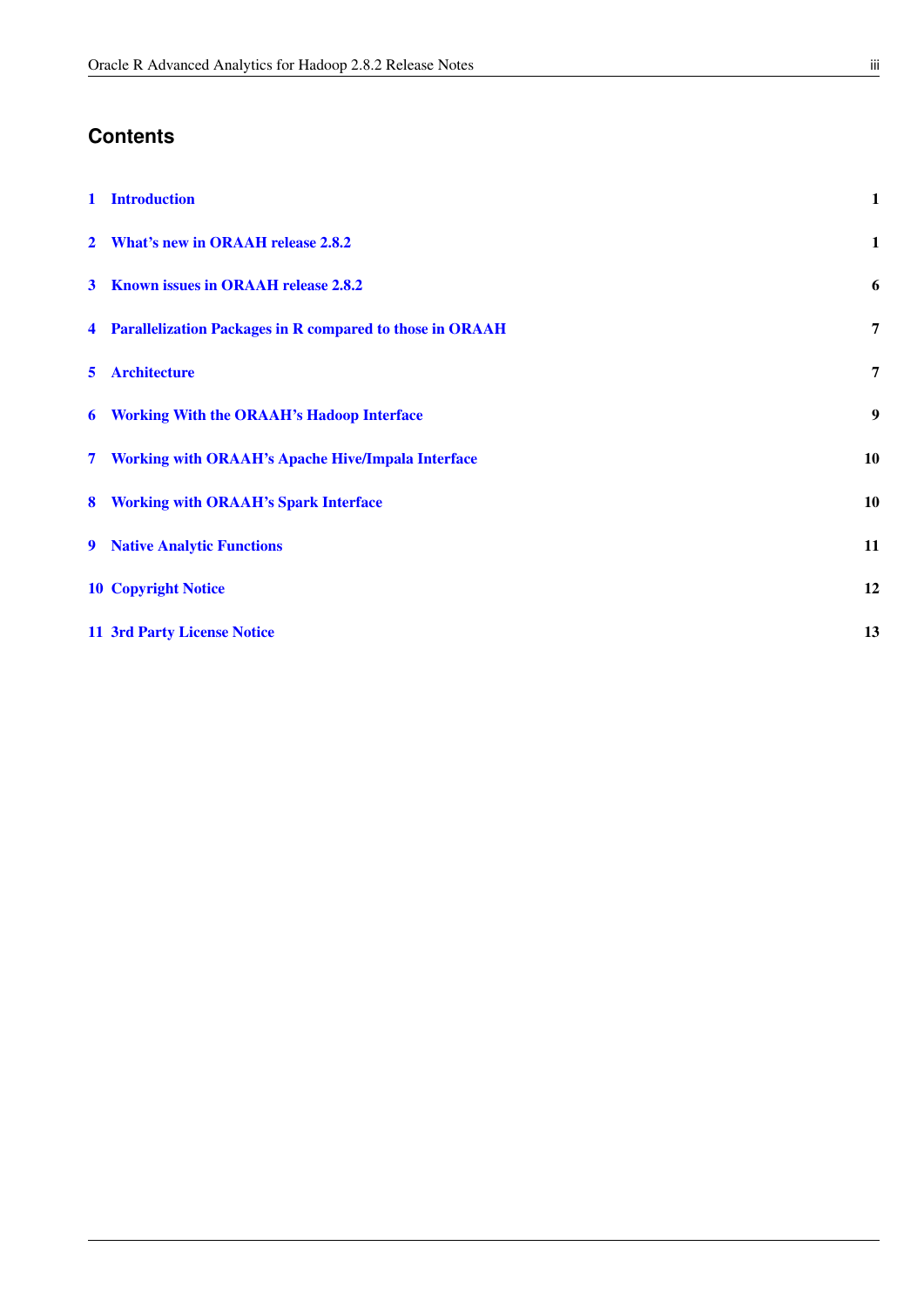#### <span id="page-3-0"></span>**1 Introduction**

Oracle R Advanced Analytics for Hadoop (ORAAH) is a collection of R packages that enable big data analytics from the R environment. With ORAAH, Data Scientists and Data Analysts who are comfortable within R gain the benefit of a broad reach from the R environment into data resident across multiple platforms (HDFS, Apache Hive, Apache Impala, Oracle Database, and local files). This gain is boosted by the power to leverage the massively distributed Hadoop computational infrastructure to analyze potentially rich cross-platform datasets.

ORAAH provides some big advantages for big data analytics:

- 1. A general computation framework where you can use the R language to write custom logic as mappers or reducers. These execute in a distributed, parallel manner using the compute and storage resources available within a Hadoop cluster. Support for binary RData representation of input data enables R-based MapReduce jobs to match the I/O performance of pure Java-based MapReduce programs.
- 2. Tools ready for work "right out of the box" to provide predictive analytic techniques for linear regression, generalized linear models, neural networks, matrix completion using low rank matrix factorization, non-negative matrix factorization, kmeans clustering, principal components analysis and multivariate analysis. While all of these techniques have R interfaces, they have been implemented either in Java, or, in R as distributed, parallel MapReduce jobs that leverage all the nodes of your Hadoop cluster. This enables these analytics tools to work with big data.
- 3. Support for Apache Spark MLlib functions, Oracle Formula support, and Distributed Model Matrix data structure. New predictive analytic functions from MLlib are exported as R functions and are fully integrated with ORAAH platform. MLlib R functions can be executed either on a Hadoop cluster using YARN to dynamically form a Spark cluster, or on a dedicated standalone Spark cluster. One can switch Spark execution on or off with the new spark.connect() and spark.disconnect() functions. For more information about Apache Spark refer to [https://spark.apache.org/.](https://spark.apache.org/)

ORAAH's architecture and approach to big data analytics is to leverage the cluster compute infrastructure for parallel, distributed computation. ORAAH does this while shielding the R user from Hadoop's complexity through a small number of easy-to-use APIs.

#### <span id="page-3-1"></span>**2 What's new in ORAAH release 2.8.2**

- 1. Support for Cloudera Distribution of Hadoop (CDH) release up to 6.0.0. Both "classic" MR1 and YARN MR2 APIs are supported.
- 2. ORAAH 2.8.2 extends support for Apache Spark 2.3 and higher. Select predictive analytic functions can be executed on a Hadoop cluster using YARN to dynamically form a Spark cluster or a dedicated standalone Spark cluster. Users can switch Spark execution on or off using new spark.connect() and spark.disconnect() functions. For more information about Spark, refer to [https://spark.apache.org/.](https://spark.apache.org/)
- 3. Another major ORAAH feature in ORAAH 2.8.2 is the support for Apache Impala in the transparency layer along with Apache Hive. Apache Impala is a distributed, lighting fast SQL query engine for huge data stored in an Apache Hadoop cluster. It is a massively parallel and distributed query engine that allow users to analyse, transform and combine data from a variety of data sources. It is used when there is need of low latency result. Unlike Apache Hive, it does not convert queries to MapReduce tasks. MapReduce is a batch processing engine, so by design Apache Hive, which relies on MapReduce, is a heavyweight, high-latency execution framework. MapReduce Jobs have all kinds of overhead and are hence slow. Apache Impala on the other hand does not translate a SQL query into another processing framework like map/shuffle/reduce operations, so it does not suffer from latency issues. Apache Impala is designed for SQL query execution and not a general purpose distributed processing system like MapReduce. Therefore it is able to deliver much better performance for a query. Apache Impala, being a real time query engine, is best suited for analytics and for data scientist to perform analytics on data stored in HDFS. However not all SQL queries are supported in Apache Impala. In short, Impala SQL is a subset of HiveQL and might have few syntactical changes. For more information about Apache Impala refer to [https://impala.apache.org/.](https://impala.apache.org/) Support for this new connection type has been added to  $\circ$ re.connect $(\ldots,$ type="IMPALA"). For more details and examples on connecting to Apache Hive and Apache Impala on non-kerberized and kerberized (with SSL/ without SSL enabled) clusters can be checked by help(ore.connect).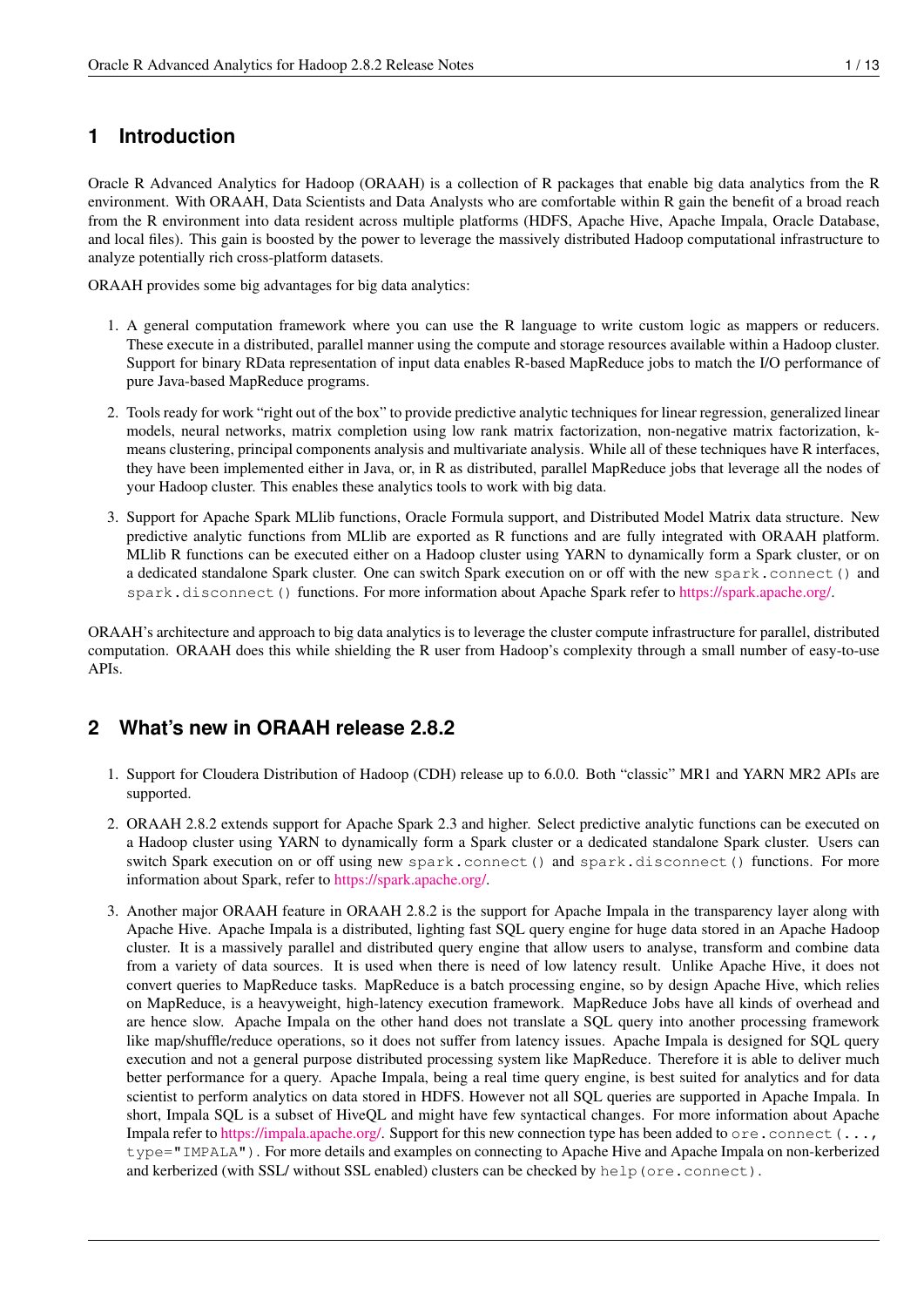- 4. In ORAAH 2.8.2 we introduced a new package ORCHmpi. This package has distributed MPI-backed algorithms which run over the Apache Spark framework. ORCHmpi needs MPI libraries made available to ORAAH either by making MPI available system-wide, or by setting ORCH related environment variables on the client node. See "Change List" document for more details on the list of new functions available in ORCHmpi package.
- 5. ORAAH 2.8.2 adds support for new quasi-Newton algorithms, L-BFGS and L-BFGS-TR, to solve the underlying optimization models. L-BFGS with polynomial extrapolation is an improvement upon previous ORAAH version where in addition to the early Armijo-Wolfe termination criteria and cubic interpolation, ORAAH introduced polynomial extrapolation, thereby reducing the number of iterations (number of data passes). L-BFGS-TR introduces the trust region reducing the number of iterations even further. Currently only GLM has support for L-BFGS in ORAAH R client, but ORAAH Java anaytics library include L-BFGS support for both GLM and LM solvers. L-BFGS is recommended for models with very large number (e.g. more than 10000) of numerical features, or whenever memory available to each Spark worker is severely limited.
- 6. L-BFGS\* are sophisticated and remarkably important numerical optimization algorithms for unconstrained nonlinear optimization. This class of algorithms have three main advantages over alternatives. Firstly, L-BFGS\* is a gradient-based algorithm with minimal memory requirements (as compared to the second order techniques such as iteratively reweighted least squares). Secondly, L-BFGS\* enjoys superlinear convergence, which results in dramatically fewer number of iterations as compared to a much simpler gradient descent. And, thirdly, both algorithms often require 10%~30% fewer iterations than most open source and ORAAH 2.7.1 implementations.
- 7. All Spark based algorithms in ORAAH can now read input data from multiple sources. These sources include CSV data from HDFS (hdfs.id), Spark data frame, Apache Hive tables (as ore.frame object), Apache Impala tables (as ore. frame object) or any other Database using JDBC connection. See "Change List" document for more details about function orch.jdbc() which enables JDBC input.
- 8. Many new functions have been added in ORAAH 2.8.2 to handle Spark data frame operations. The new functions are orch.df.fromCSV(), orch.df.scale(), orch.df.summary(), orch.df.describe(), orch.df. sql(), orch.df.createView(), orch.df.collect(), orch.df.persist() and orch.df.unpersis t(). For more details on these functions see "Change List" document.
- 9. A very important addition in ORAAH 2.8.2 is the support for scaling and aggregate functions. Normalization can be of paramount importance for successful creation and deployment of machine learning models in practice. ORAAH 2.8.2 also introduces a general scaling function orch.df.scale() featuring 12 standard scaling techniques specifically: "standardization", "unitization", "unitization\_zero\_minumum", "normalization", and so forth, which can be applied to all numerical columns of a Spark data frame at once. Currently, orch.df.scale() only supports Spark data frame as input.
- 10. spark.connect() now has new parameters *logLevel* and *enableHive* to change the Apache Spark message logging level, and change the Spark default, and to enable Apache Hive support in Spark Session. With Apache Hive support enabled in the Spark session, all Spark based algorithms are able to read Apache Hive tables directly as input source. See "Change List" document for more details.
- 11. spark.connect() now resolves the active HDFS Namenode for the cluster if the user does not specify the *dfs.namenode* parameter. An INFO message is displayed which prints the Namenode being used. If for any reason, auto-resolution of Namenode fails, users can always specify *dfs.namenode* value themselves.
- 12. spark.connect() now loads the default Spark configuration from the *spark-defaults.conf* file if it is found in the *CLASSPATH*. If such a file is found, an INFO message is displayed to the user that defaults were loaded. These configurations have the lowest priority during the creation of a new Spark session. Properties specified within spark.connect() will overwrite the default values read from the file.
- 13. New defaults have been added to spark.connect() that are used when not specified. *spark.executor.instances*, which specifies the number of parallel Spark worker instances to create, is set to 2 by default. Also, *spark.executor.cores*, which specifies the number of cores to use on each Spark executor, is set to 2 by default.
- 14. With this release, the loading time of library(ORCH) has been significantly reduced. The mandatory environment and Hadoop component checks on startup have been made optional. These checks are now one time activity and the cached configuration is used everytime ORAAH is loaded. But if you wish to run checks within the current R session then you can invoke orch.reconf() anytime after ORAAH has been loaded. This will remove the existing cached configuration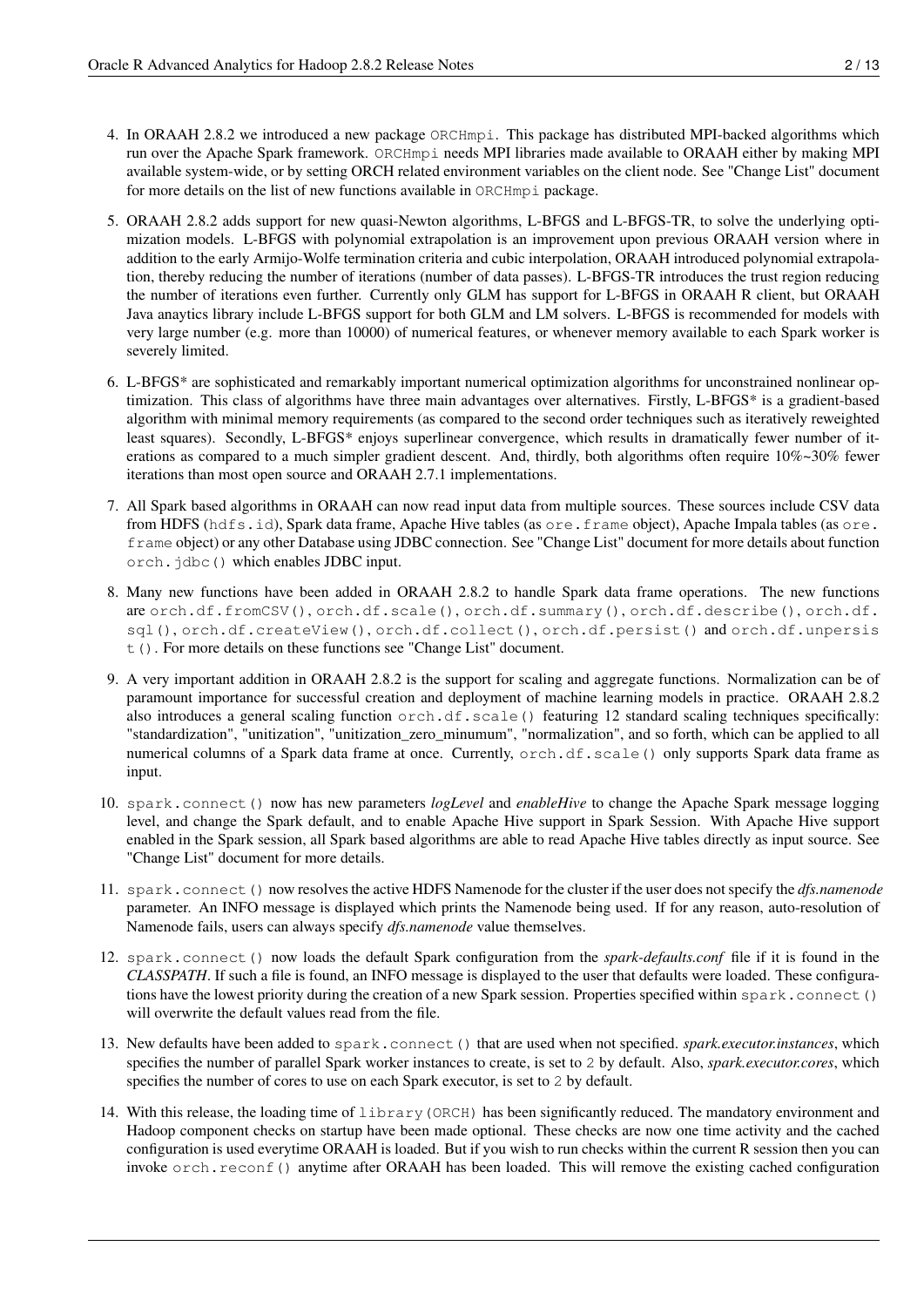save the new configuration. It is recommended to run orch, reconf() everytime you upgrade any of your Hadoop component like Hadoop/Yarn, Hive, Sqoop, OLH, Spark, etc. You can also use orch.destroyConf() which destroys the currently cached ORAAH configuration that was saved when library(ORCH) was loaded for the first time after install or the last time orch.reconf() was run. This will not cause the checks to run immediately in the current R session. In the next R session, when library is loaded, the configuration and component checks will run again and the configuration will be cached. For more details on these functions see "Change List" document.

- 15. ORAAH 2.8.2 has a new client side HDFS file system interface, which is implemented using Java. This new feature improves the performance of many hdfs. \* () functions like hdfs.get(), hdfs.put(), hdfs.upload(), hdfs. exists(), hdfs.meta(), hdfs.attach(), hdfs.rm(), hdfs.rmdir(), hdfs.tail() and hdfs.sampl e() significantly. This change is transparent to the users and no exported API has changed. If your Hadoop configuration directory *HADOOP\_CONF\_DIR* is present in the *CLASSPATH/ORCH\_CLASSPATH* this improvement will set itself up. If for any reason the java client fails to initialize, the older version of  $hdfs.*($ ) functions will work without any speed ups.
- 16. hdfs.toHive() and hdfs.fromHive() now work with the newly supported Apache Impala connection as well.
- 17. If the CSV files being uploaded to HDFS using hdfs.upload() have a header line which provides the column names for the data, then ORAAH now uses this information in the generated metadata instead of treating the data with no column names (which made ORAAH to use generated column names *VAL1*, *VAL2*, and so on). User need to specify the parameter header=TRUE in hdfs.upload() for correct header line handling.
- 18. A new field *queue* has been added to mapred.config object which is used to specify the MapReduce configuration for the MapReduce jobs written in R using ORAAH. This new configuration helps a user select the MapReduce queue to which the MapReduce task will be submitted.
- 19. Previously, ORAAH used the *Hive CLI* interface in a few functions, which was not desired and caused slowdowns in those functions which came from the *Hive CLI* startup time. In this release, *Hive CLI* usage was removed entirely. Users will notice significant performance gains with Apache Hive related functions in ORAAH, like hdfs.toHive(), hdfs. fromHive() and orch.create.parttab().
- 20. To improve the configuration options for the  $r$ Java JVM, which runs alongside ORAAH in R, support for  $-x$ ms has been added. To change the default value of 256m, the user can set the environment variable *ORCH\_JAVA\_XMS*. Earlier versions of ORAAH already had the option to set -Xmx with a default of 1g using the environment variable *ORCH\_JAVA\_XMX*. For more details and examples, check help(ORCH\_JAVA\_XMS).
- 21. Most of the hadoop commands in earlier versions of ORAAH would failed if user had set *JAVA\_TOOL\_OPTIONS* environment variable. This has been fixed in this release.
- 22. While running any java application in R through  $r$ Java package (i.e. while running Spark based algorithms in ORAAH) pressing *Ctrl + C* Keyboard keys would interrupt rJava JVM, which in turn crashed R process. This issue has been fixed in this release.
- 23. The signatures for almost all Spark MLlib algorithms  $\circ$ rch.ml. $\star$ () in ORAAH have been changed in ORAAH 2.8.2. For more details on these changes see "Change List" document.
- 24. A new Spark MLlib algorithm was added in ORAAH 2.8.2, orch.ml.gbt(). This function is used to invoke MLlib Gradient-Boosted Trees (GBTs). MLlib GBTs are ensembles of decision trees. GBTs iteratively train decision trees in order to minimize a loss function. Like decision trees, GBTs handle categorical features, extend to the multiclass classification setting, do not require feature scaling, and are able to capture non-linearities and feature interactions. MLlib supports GBTs for binary classification and for regression, using both continuous and categorical features.
- 25. Support for a new activation function *softmax* has been added to orch.neural2() in this release.
- 26. ORAAH 2.8.2 introduces a new summary function which is used for Apache Hive tables, orch.summary(). This function improves performance over summary() function for Apache Hive tables. This function calculates descriptive statistics and supports extensive analysis of columns in an ore. frame (when connected to Apache Hive), along with flexible row aggregations. It provides a relatively simple syntax as compared to the SQL queries that produces the same result.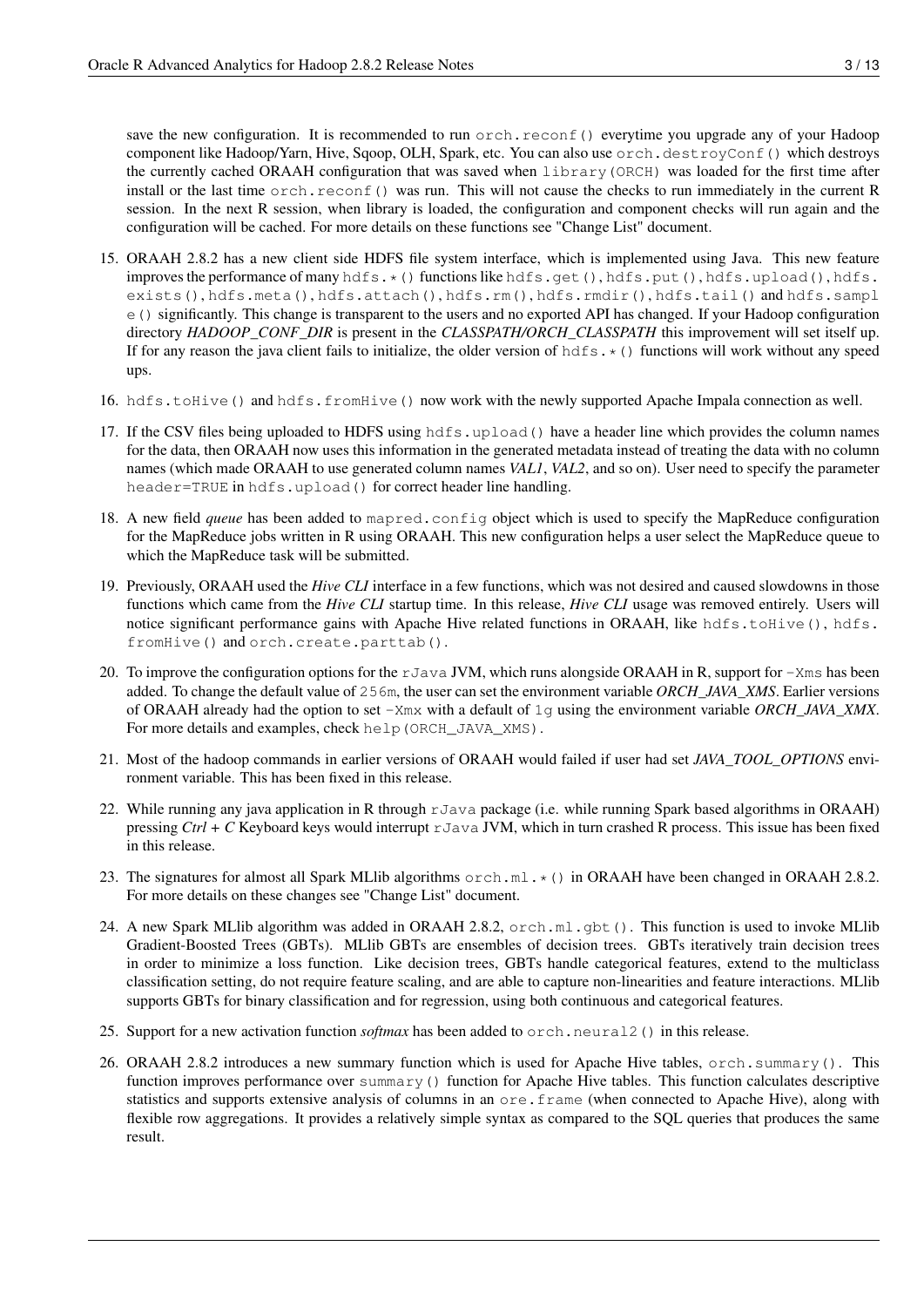- 27. MLlib machine learning and statistical algorithms require a special row-based distributed Spark data frame for training and scoring. A new function orch.mdf() is used to generate such MLlib data frames that can be provided to any of the MLLib algorithms supported in ORAAH. If you wish to run multiple MLlib algorithms on same data, then it is recommended to create such a MLlib data frame upfront using orch.mdf() to save repeated computation and creation of these MLlib data frames by every Mllib algorithm.
- 28. MLlib model objects have target factor levels associated with them (if available) to help the user better understand the prediction results and labels.
- 29. Oracle R formula engine was redesigned to include major enhancements and improvements in release 2.8.2. It introduces support for main statistical distributions in Oracle R Formula:
	- a. Beta distribution
	- b. Binomial distribution
	- c. Cauchy distribution
	- d. Chi-squared distribution
	- e. Exponential distribution
	- f. F-distribution
	- g. Gamma distribution
	- h. Geometric distribution
	- i. Hypergeometric distribution
	- j. Log-normal distribution
	- k. Normal distribution
	- l. Poisson distribution
	- m. Student t-distribution
	- n. Triangular distribution
	- o. Uniform distribution
	- p. Weibull distribution
	- q. Pareto distribution

for each of the aforementioned distributions, ORAAH 2.8.2 introduces .. density, .. cumulative density, .. quantile, and .. random deviates functions.

- 1. ORAAH Oracle R formula engine in 2.8.2 also introduces support for the following special functions:
	- a. gamma $(x)$  gamma function Gamma $(x)$
	- b.  $lqamma(x)$  natural logarithm of the gamma function
	- c. digamma $(x)$  the first derivative of the lgamma $(x)$
	- d.  $trigamma(x)$  the second derivative of the lgamma $(x)$
	- e. lanczos $(x)$  Lanczos approximation of the gamma function
	- f. factorial $(x)$  factorial n!
	- g. lfactorial(x) natural logarithm of the factorial function
	- h. lbeta(a, b) natural logarithm of the Beta function
	- i.  $lchoose(n, k)$  natural logarithm of the binomial coefficient
- 2. Lastly, Oracle R Formula introduces new aggregate functions:
	- a. avg(colExpr) mean (average) value
	- b. mean(colExpr) mean value (synonym for avg)
	- c. max(colExpr) maximum value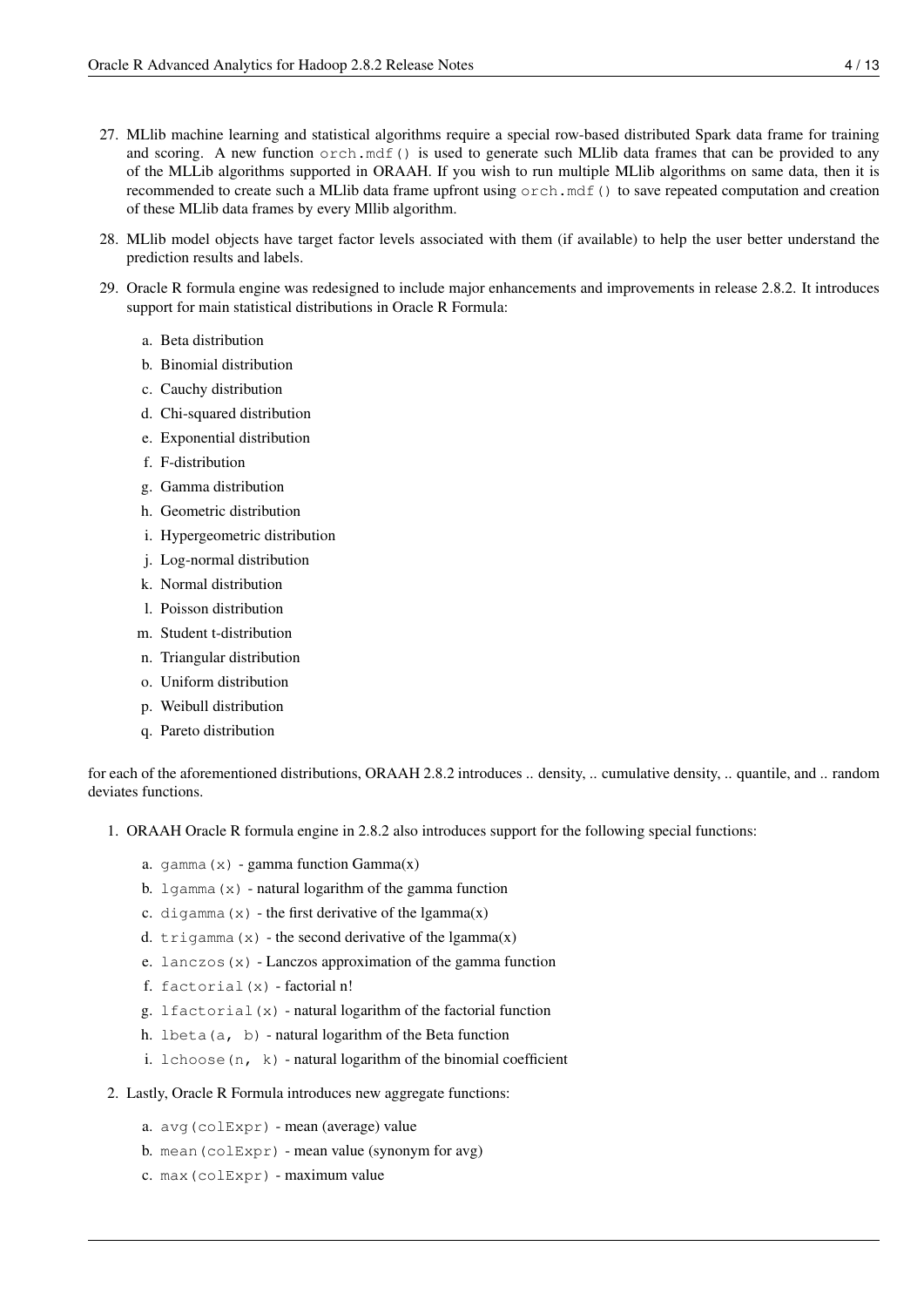- d. min(colExpr) minimum value
- e. sd(colExpr) standard deviation
- f. stddev(colExpr) standard deviation (synonym for sd)
- g. sum(colExpr) sum
- h. variance(colExpr) variance
- i. var(colExpr) variance (synonym for variance)
- j. kurtosis(colExpr) kurtosis
- k. skewness(colExpr) skewness where colExpr is an arbitrary (potentially nonlinear) column expression. Above aggregate functions supports only Spark data frame input at this moment.
- 3. This release makes a major improvement in ORAAH integration capabilities with other services and products. Before this 2.8.2 release, the only way to interact and integrate with ORAAH was via the R language and R runtime, starting from ORAAH 2.8.2, all the core analytics functionality was decoupled and consolidated into a standalone ORAAH core analytics Java library that can be used directly without the need of R language from any Java or Scala platform. This allows direct, efficient and easy integration with ORAAH core analytics. For more information, refer to "oraah-analytics-library-2.8.2-scaladoc" packed as a *zip* file in the installer package.
- 4. Since 2.7.1, ORAAH can connect to Oracle Databases running in Multitenant Container Database (CDB) mode. A new parameter *pdb* can be used to specify the service name of the pluggable database (PDB) to which the connection has to be established.
- 5. Since 2.7.1, ORAAH supports a new environment configuration variable *ORCH\_CLASSPATH*. You can set the *CLASS-PATH* used by ORAAH using this variable. *ORCH\_CLASSPATH* can be set for the shell or in *Renviron.site* file to make it available for R and ORAAH. *rJava* does not support wildcard characters in *CLASSPATH* environment variable. This led to users adding exact jar files in the *CLASSPATH* before they could use Apache Spark analytics. Now ORAAH 2.7.1 resolves this issue and will support the wildcards in path. For example, having a path */usr/lib/hadoop/lib/*\**.jar* in *CLASSPATH* adds all jars from */usr/lib/hadoop/lib* to rJava *CLASSPATH*. This makes the process of getting started with ORAAH's Spark features easier and faster. You can use wildcards with *ORCH\_CLASSPATH* too, if you are going to use *ORCH\_CLASSPATH* instead of *CLASSPATH* for ORAAH configuration.
- 6. ORAAH 2.7.0 introduced distributed model matrix and distributed R formula support used in all Spark MLlib-based functionality. These greatly improve performance and enhance functional compatibility with R. Machine learning and statistical algorithms require a Distributed Model Matrix (DMM) for their training phase. For supervised learning algorithms, DMM captures a target variable and explanatory terms. For unsupervised learning, DMM captures explanatory terms only. Distributed Model Matrices have their own implementation of R formula, which closely follows the R formula syntax implemented in R base functionality, yet is much more efficient from a performance perspective. Internally Distributed Model Matrices are stored as Spark RDDs (Resilient Distributed Datasets). This version adds new features to these components of ORAAH. See "Change List" document for more details.
- 7. Note that the new MKL is added to the installer package: Intel® Math Kernel Library Version 2019 for Intel® 64 architecture applications.
- 8. This version of ORAAH comes with new installers and un-installers for both ORAAH server and client. See "Install Guide" and "Change List" document for more details on improvements and new features.
- 9. Bug fixes and updates across the platform improve stability and ease-of-use. For more information see the "Change List" document.
- 10. Since ORAAH 2.5.0, support for data load to Spark cache from HDFS files was introduced. This is provided by the function hdfs.toRDD(). ORAAH hdfs.id objects were also extended to support data residing in both HDFS and in Spark memory.
- 11. New implementations on Spark for GLM, LM and Neural Networks were added in the release 2.7.0. Because these new functions are not compatible with the currently available functions on Hadoop API, they are implemented as orch.glm2() , orch.lm2() and orch.neural2(), separate functions that can only be executed when ORAAH is connected to Spark.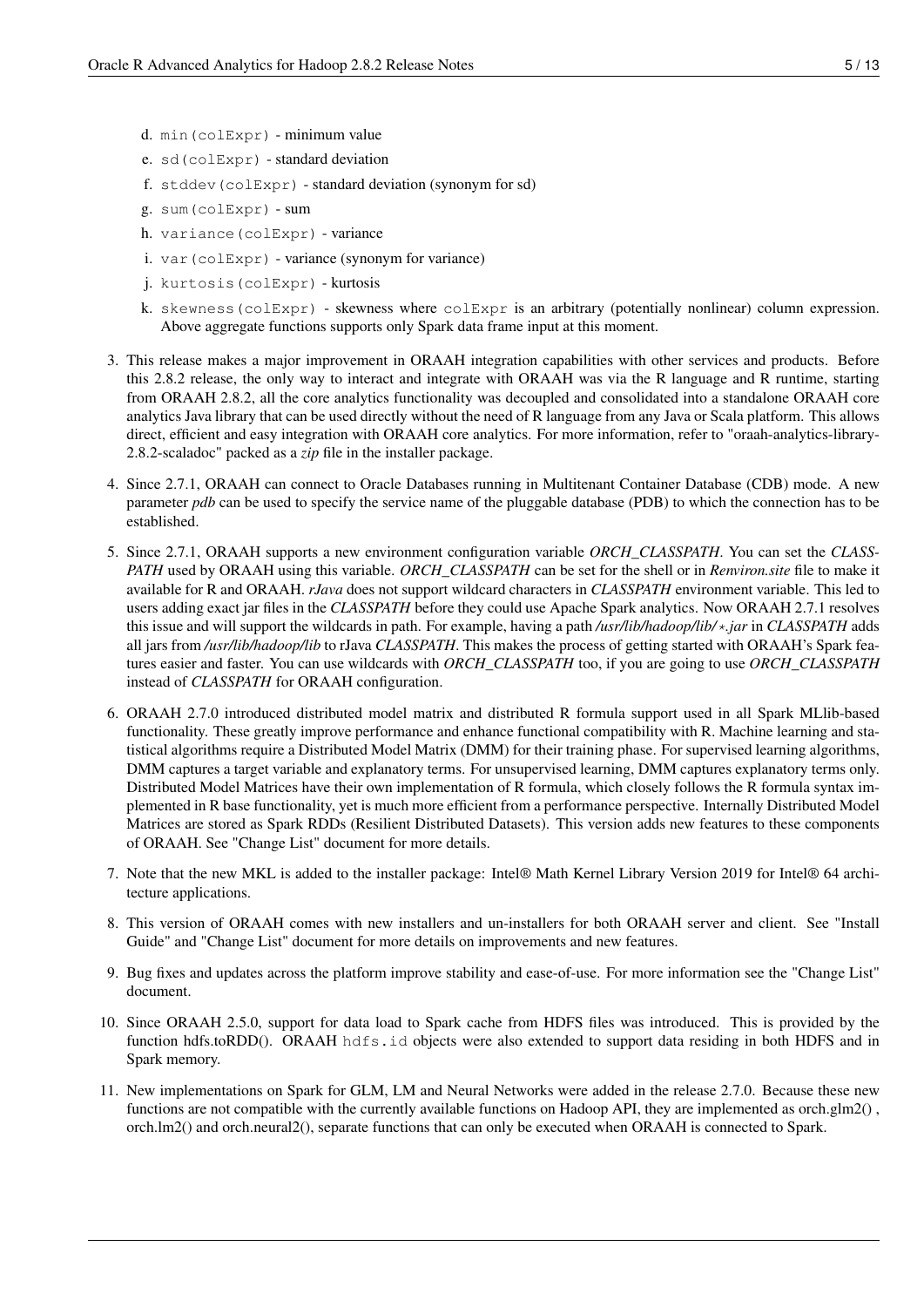## <span id="page-8-0"></span>**3 Known issues in ORAAH release 2.8.2**

There are a few known issues in this release.

- 1. Attaching an HDFS folder that contains only 0-sized data files results in an exception. To work around this, prior to using the hdfs.attach() API on such files, use the hdfs.size() function to check if the size is 0.
- 2. Executing a MapReduce job that produces no output at all may result in exception that stops script execution. Set the parameter cleanup=TRUE to avoid this exception.
- 3. Ensure all categorical columns are explicitly converted into factors (as.factor(categorical column)) in the formula before using such columns in orch.neural().
- 4. Working with Spark requires that all necessary Spark and Hadoop Java libraries are included in *CLASSPATH* environment variable. Otherwise, connections to Spark will fail. See the installation guide for detailed information and examples for configuring ORAAH and the system environment.
- 5. Only text-based HDFS objects can be loaded into Spark distributed memory and used for Spark-based analytics. Binary Rdata HDFS objects are not supported in Spark.
- 6. To enable connection to Apache Impala, you must have Impala JDBC driver version 4 libraries on your client node. They can be downloaded from Cloudera website. The path to these libraries must be set as *IMPALA\_JAR* environment variable Apart from *IMPALA\_JAR* you must have *IMPALA\_HOME* defined as well. See ORAAH install guide for configuration details and examples.
- 7. To enable Apache Impala as input to all Spark based algorithms in ORCHstats and ORCHmpi packages, you must do an additional setup. The *IMPALA\_JAR* library must be added to *SPARK\_DIST\_CLASSPATH*. See ORAAH install guide for configuration details and examples.
- 8. To enable JDBC input to all Spark based algorithms you must have the respective database's JDBC driver library on all nodes on the cluster at the same path. And this path must be a part of your *CLASSPATH* and *SPARK\_DIST\_CLASSPATH*. Since, Apache Spark executors ingest data over JDBC connection in a distributed manner, the success depends on availability of libraries on all nodes.
- 9. On a kerberized cluster Apache Impala table input to Spark algorithms might fail. A simple workaround is to switch to an Apache Hive connection and use the Apache Impala table as input to Spark based analytics. This is possible since both Apache Hive and Apache Impala share a common Metastore.
- 10. Using HDFS data after invoking hdfs.fromHive() on an Apache Hive table, might cause Spark-based analytics to fail if the NA identifier in the table data files is not "NA". Such failure can be resolved by setting the correct value for "na.strings" in the HDFS metadata manually by using hdfs.meta(). For example, if the table *iris\_tab* has "NULL" as its NA identifier value then you can set the metadata as: hdfs.meta(iris\_hdfs, na.strings ="NULL"), where *iris\_hdfs* is an hdfs.id object created by iris\_hdfs <- hdfs.fromHive(iris\_tab). After setting the correct metadata you should have no problems using data from HDFS with Spark-based analytics.
- 11. ore.create() on large R data.frame objects fails due to a specific *hiveserver2* behavior, and can be avoided by running ORAAH client on the same node of the cluster which is running the *hiveserver2* process. If your usage does not involve creating Apache Hive tables from large R data.frame's then you can run ORAAH client on any node of your cluster.
- 12. MPI process management has a single point-of-failure master which also handles cleanup, and is a part of the driver process. Normally, even if there are errors during an MPI processing stage, the MPI cluster would terminate on its own and clean up its space. That includes situations when some tasks fail due to severe errors, such as segmentation faults or resource starvation. However, in any case the driver process additionally takes steps to verify that all MPI resources are released, in case if MPI cluster fails to relinquish them on its own. However, if the driver application also goes defunct at the same time, then only the manual cleanup routine (orch.mpi.cleanup()) is available to remedy the situation.
- 13. Current MPI algorithms only work with the dense algebra. It means that sparse problems are densified by the MPI stages, which in turn may mean a dramatic increase in both memory and computational requirements. Combined with the fact that MPI tasks cannot be serialized and may start computations only when all of the MPI tasks are loaded, this may create a resource starvation. Future releases will address the sparse algebra support.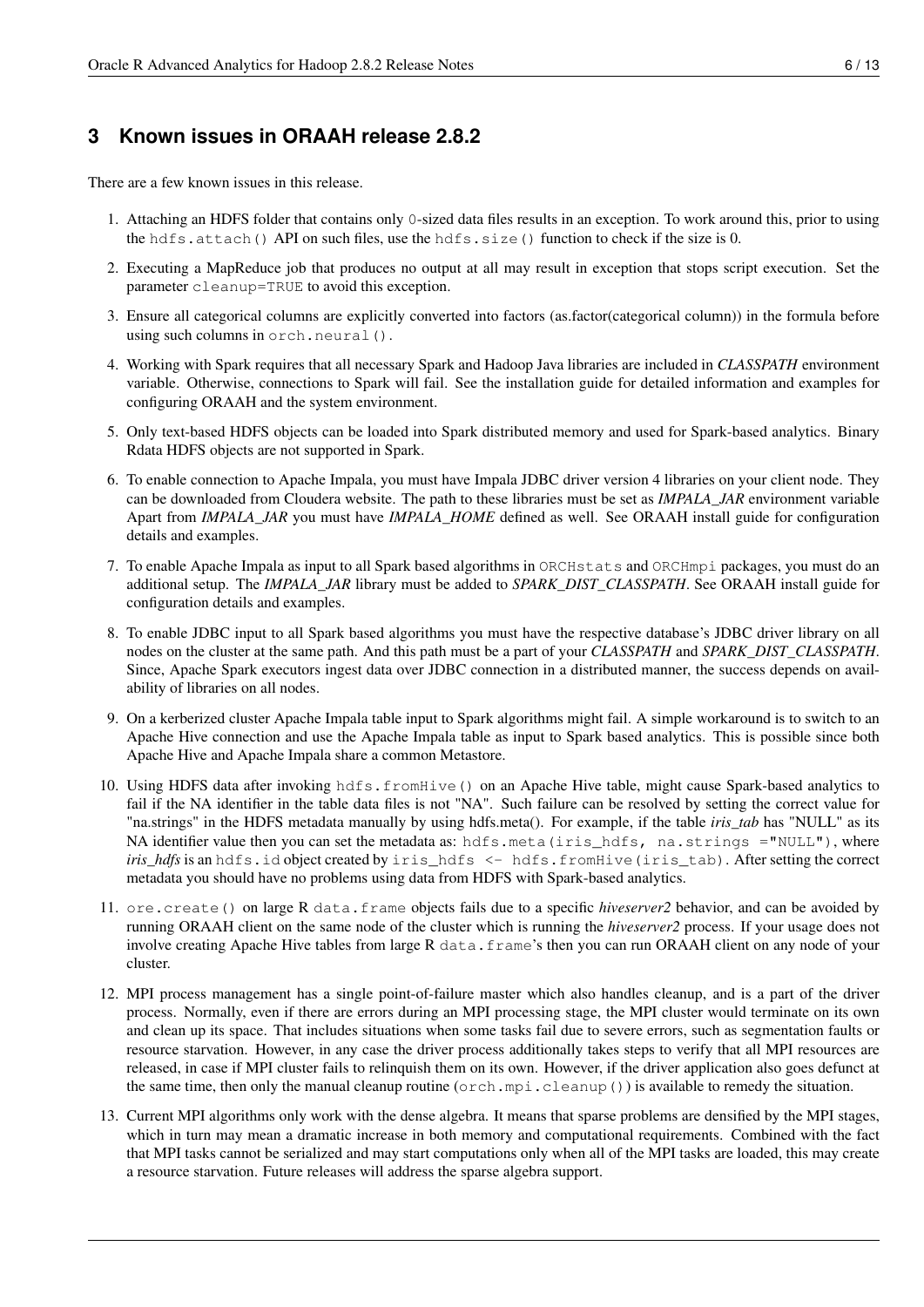### <span id="page-9-0"></span>**4 Parallelization Packages in R compared to those in ORAAH**

ORAAH is often compared/contrasted with other options available in the R ecosystem, in particular, with the popular open source R package called "parallel". The parallel package provides a low-level infrastructure for "coarse-grained" distributed and parallel computation. While it is fairly general, it tends to encourage an approach that is based on using the aggregate RAM in the cluster as opposed to using the file system. Specifically, it lacks data and resource management components, a task scheduling component, and an administrative interface for monitoring. Programming, however, follows the broad MapReduce paradigm.

The crux of ORAAH is read parallelization and robust methods over parallelized data. Efficient parallelization of reads is the single most important step necessary for big data analytics because it is either expensive or impractical to load all available data into memory addressable by a single process. The rest of this document explains the architecture, design principles and certain implementation details of the technology.

### <span id="page-9-1"></span>**5 Architecture**

ORAAH was initially built upon the Hadoop streaming utility. Hadoop streaming enables creation and execution of MapReduce jobs with any executable or script as mapper and/or reducer. ORAAH automatically builds the logic required to transform an input stream of data into an R data frame object that can be readily consumed by user-provided snippets of mapper and reducer logic written in R. ORAAH has since evolved to work with the Apache Spark framework alongside MapReduce. Many Spark-based native analytics have been added in ORAAH, see ["Native Analytic Functions"](#page-13-1) section for the complete list.

ORAAH is designed for R users to work with a Hadoop cluster in a client-server configuration. Client configurations must conform to the requirements of the Hadoop distribution that ORAAH is deployed against. This is because ORAAH uses command line interfaces (CLI) to communicate from the client node to HDFS running on Hadoop cluster. Many HDFS related functions have been moved from CLI to java-based HDFS operations, which is transparent to the user in terms of usage, but the performance improvements are noticeable. For the list of these functions see "Change List" document.

ORAAH allows R users to move data from an Oracle Database table/view into HDFS files in Hadoop. To do this, ORAAH uses the SQOOP utility. Similarly data can be moved from an HDFS file into Oracle Database. For the reverse data movement, a choice of using SQOOP or the Oracle Loader for Hadoop (OLH) utility is available and the choice depends on the size of data being moved and security requirements for connecting to Oracle Database.

For performance-sensitive analytic workloads, ORAAH supports R's binary RData representation for both input and output. Conversion utilities from delimiter-separated representation of input data to/from RData representation is available as part of ORAAH.

ORAAH includes a Hadoop Abstraction Layer (HAL) which manages the similarities and differences across various Hadoop distributions. ORCH will auto-detect the Hadoop version at startup but to use ORAAH on a different distribution see the help regarding *ORCH\_HAL\_VERSION* for details.

ORAAH consists of five distinct sets of APIs with the following functionality:

- 1. Access to HDFS objects: ORAAH HDFS APIs map 1:1 to the corresponding HDFS command line interfaces that explore HDFS files. Additionally, ORAAH exposes new functions to explore contents of HDFS files.
- 2. Access to Apache Hive and Apache Impala SQL functionality by overloading certain R operations and functions on data. frame objects that map to Apache Hive/Impala tables/views.
- 3. Launching Hadoop jobs from within a user's R session using map/reduce functions written in R language. Such functions can be tested locally (see help(orch.dryrun) and help(orch.debug)). ORAAH mimics Hadoop style computation but on the client's R environment optionally enabling debugging capability.
- 4. Native, Hadoop-optimized analytics functions for commonly used statistical and predictive techniques.
- 5. File movement between local user's R environment (in-memory R objects), local file system on a user's client machine, HDFS/Apache Hive/Apache Impala and Oracle Database. ORAAH can work with the following types of input:
	- Delimited text files that are stored in a HDFS directory. (ORAAH recognizes only HDFS directory names as input and processes all files inside the directory.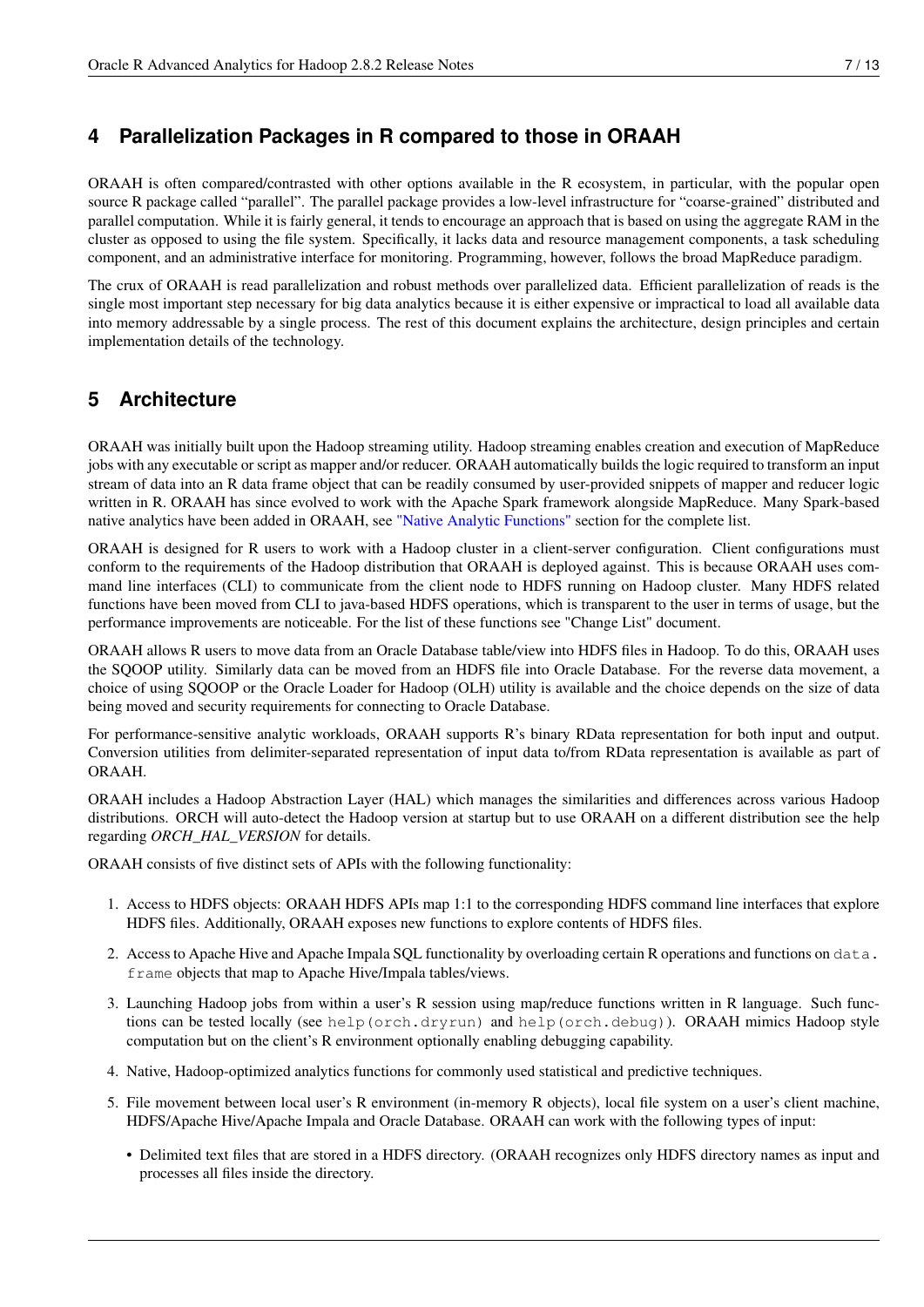- Apache Hive tables.
- Apache Impala tables.
- Proprietary binary RData representations.
- Apache Spark data frame objects.

If data that is input to an ORAAH-orchestrated MapReduce computation does not reside in HDFS (for example, a logical HiveQL query), ORAAH will create a copy of the data in HDFS automatically prior to launching the computation.

Before ORAAH works with delimited text files in a HDFS directory, it determines the metadata associated with the files and captures this metadata in a separate file named *ORCHMETA*, which is stored alongside the data files.

*ORCHMETA* contains the following information:

- a. whether the file contains key(s) and if so the delimiter that is the key separator;
- b. the delimiter that is the value separator;
- c. the number and data types of columns in the file;
- d. optional names of columns (which are available in a header line);
- e. dictionary information for categorical columns (in R terminology, the levels of a factor column);
- f. other ORAAH-specific system data.

ORAAH runs an automatic metadata discovery procedure on HDFS files as part of hdfs.attach() invocation. When working with Apache Hive or Apache Impala tables, the *ORCHMETA* file is auto-created from the table definition.

ORAAH can optionally convert input data into R's binary RData representation (See the documentation for hdfs.toRData and hdfs.fromRData). RData representation is recommended because I/O performance of R-based MapReduce jobs on such representation is on par with a pure Java based MapReduce implementation.

ORAAH captures row streams from HDFS files and delivers them formatted as a data frame object (or optionally matrix/vector/list objects generated from the data frame object or "as is" if RData representation is used) to mapper logic written in R. To accomplish this, ORAAH must recognize the tokens and data types of the tokens that become columns of a data frame. ORAAH uses R's facilities to parse and interpret tokens in input row streams. If missing values are not represented using R's "NA" token, they can be explicitly identified by the *na.strings* argument of hdfs.attach().

Delimited text files with the same key and value separator are preferred over files with varying key delimiter and value delimiter. Read performance of files with the same key and value delimiter is roughly two times better than that of files with different such delimiters. The key delimiter and the value delimiter can be specified through the *key.sep* and *val.sep* arguments of hdfs. attach(), or when running a MapReduce job for its output HDFS data.

IMPORTANT: Binary RData representation is the most performance efficient representation of input data for R based MapReduce jobs in ORAAH. When possible, it is suggested to use this binary data representation for performance sensitive analytics.

From release 2.5.0, ORAAH had included support for Spark Resilient Distributed Dataset (RDD) objects. Users can load data from HDFS to Spark's RDD and optionally cache it in Spark distributed memory in order to improve performance of Sparkenabled analytics run on this data set. In this release support for Apache Spark data frames have been added. The results of Spark-enabled analytics are returned as a Spark data frame object. Users have an option to save data from Spark's distributed memory to an HDFS directory in order to preserve it between ORAAH sessions. For more information, review the documentation of the orch.df.fromCSV(), hdfs.toRDD() and hdfs.write() functions.

With the 2.8.2 release we introduce a hybrid Spark/MPI platform. In this architecture, computational pipelines combine Sparkbacked and MPI-backed execution stages. Normally, this happens intermittently when data is handed over from Spark tasks to MPI tasks via mapped memory shared segments and vice versa, and so Spark execution idles when MPI execution happens, and vice versa. MPI process cluster is created exclusively for each MPI stage, and is torn down after stage is done. MPI stages are used primarily to handle super-linear computations, in terms of I/O, for which Spark shuffle processesing strategies proved to be less efficient (such as matrix multiplications, some factorizations and linear system solutions). For some numerical problems that are highly-interconnected in terms of I/O, we have observed 3 and more orders of magnitude speed-ups compared to Spark shuffles.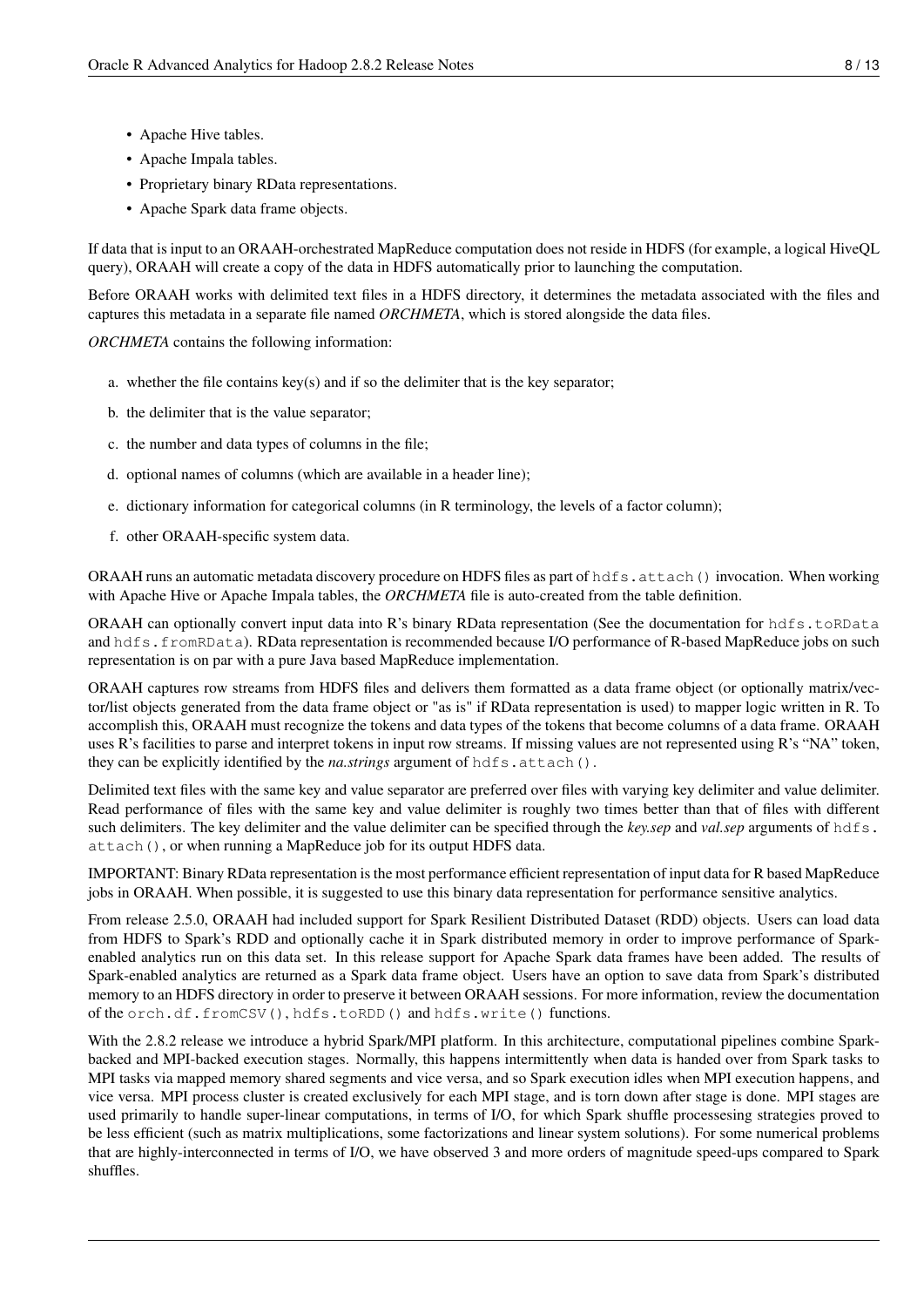The trade-off for MPI I/O efficiency is twofold. First, the datasets must fit into the available free shared memory of the cluster in their entirety. That is true not only for all inputs of computation, but also for the outputs, and sometimes some intermediate processing. Unlike shared-nothing architectures, the message-passing task order of execution cannot be serialized. This means that some large enough problems may be impossible to solve on limited resources, even if sufficient off-virtual-ram capacity is available for temporary needs. The fact that memory maps are used for the bulk data partitions, may alleviate some low-memory situations at expense of I/O cache and OS swap, but it is generally recommended to have sufficient extra capacity in the cluster to fit all the MPI-based stages into cluster memory comfortably.

Second, unlike spark tasks, and for similar reasons, MPI tasks cannot be re-tried (or opportunistically executed for that matter) in case of a single task or node failure for whatever reason. The entire MPI cluster of processes will have to be torn down, and MPI stage may have to be re-attempted. Also, for the same reason, the results of MPI stages are not resilient or persistent, so if a subsequent Spark computational stage loses a partition, it cannot be re-computed individually without re-running the entire MPI stage. We take care of resilience issue by ensuring proper caching strategy is chosen in the Spark pipelines once MPI results are handed over to the Spark executors, as soon as possible. However, this is limited to reliability of the Spark cache itself.

Also, any hardware failures during MPI stage execution would result in tearing down the entire MPI stage, and possibly, another re-run. There are also further architectural limitations as addressed in the "known issues" section. With that, in this release Spark/MPI hybrid executions should be considered experimental. At his point they are better suited for dense problems. Categorical predictors with high number of categories and one-hot extraction may result in computational inefficiencies and/or overloads. Further releases will work toward improving overall robustness and efficiency of Spark/MPI hybrid pipelines.

## <span id="page-11-0"></span>**6 Working With the ORAAH's Hadoop Interface**

**ORAAH's MapReduce job definition is accomplished through hadoop.exec() or hadoop.run() APIs. The hadoop.** exec() function is a subset of hadoop.run() in that hadoop.run() additionally supports appropriate staging of the final result from a MapReduce job. Use the hadoop.exec() function to build a pipeline of an ORAAH MapReduce job that streams data from one job stage to another when all of the following is true:

- The job is not required to bring intermediate results back to ORAAH environment.
- The input to the MapReduce job is already in HDFS.

See help (hadoop.exec) and help (hadoop.run) for more details.

By default, ORAAH prepares the rows streamed into the mappers and reducers defined as part of the hadoop.run() or hadoop.exec() functions as a data.frame object with input values and a vector object with input keys. Optionally, input can be supplied to the mapper as an R matrix, vector, or a list object (see help (mapred.config)). If the input data to a MapReduce job is in RData representation, set the direct.call parameter to TRUE. This will cause ORAAH to pass input data "as is" to the user-supplied R mapper code. The R code that is meant to execute as mapper logic requires no special coding. It is nothing more than an R closure that accepts a data.frame object as input (by default) together with other variables exported from the user's client R session. Optionally, several configuration parameters may be specified by instantiating an R object of mapred.config class.

The mapper has a choice of generating either structured output in the form of a data. frame or any arbitrary data structure. By default, the mapper is assumed to perform any filtering/computation on data it receives as input and generate as output a data frame with the same number of columns and same data type as its input. However this can be overridden through defining the structure of the mapper's output and hence the reducer's input (in a map/reduce sequence) object using map.output parameter in the mapred.config class. Additionally, if the mapper's output is 'pristine' (i.e., all null values are represented either as "NA" or "") then, optionally setting yet another mapred.config parameter called mapred.pristine can enable better read performance in the reducer. See help(orch.keyvals) and help(orch.keyval) for additional details.

Complex output object, such as a variable length character vector, from the mapper can be packed using orch.pack() (and read using corresponding orch.unpack()) interfaces before being passed to orch.keyval[s]() functions. Packing of objects provides the benefit of allowing a user to store unstructured, semi-structured or variable-structured data in a structured output of MapReduce jobs. Also, packed data can be compressed in order to minimize space and improve performance. See the COMPRESS argument description of the orch.pack() function.

By default, the reducer is not assumed to generate output data in the same format as its input. The user can specify the structure of the reducer's output via the reduce.output field of mapred.config class. If this specification is unavailable, ORAAH can discover the metadata by sampling the reducer's output.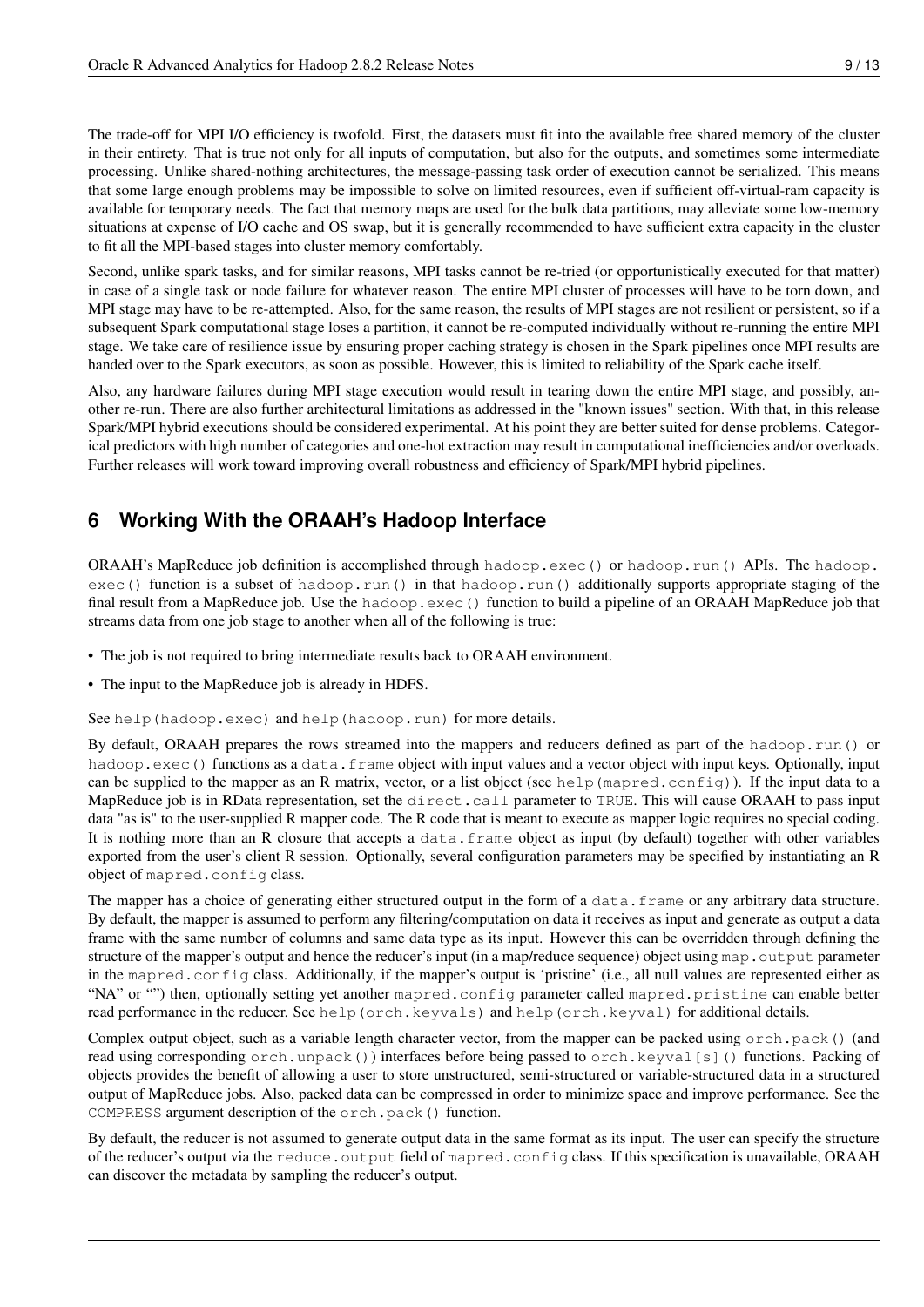If the mapper task is computationally expensive and likely to take longer than the default Hadoop timeout of 600 seconds, then the task.timeout parameter of mapred.config class must be set to allow longer timeouts for a specific task. The timeout value must be specified in seconds.

#### <span id="page-12-0"></span>**7 Working with ORAAH's Apache Hive/Impala Interface**

ORAAH allows Apache Hive and Apache Impala tables/views from default and non-default databases to be used as 'special' data frames called ore.frame objects. ore.frame's have enough metadata to be able to generate HiveQL or Impala SQL queries when data in the Apache Hive/Impala tables/views is processed. However, not all SQL queries are supported in Apache Impala. See the following demos to understand ORAAH-Hive interface:

```
R> demo(package="ORCH")
hive_aggregate Aggregation in HIVE
hive_analysis Basic analysis & data processing operations
hive_basic Basic connectivity to HIVE storage
hive_binning Binning logic
hive_columnfns Column function
hive_nulls Handling of NULL in SQL vs. NA in R
hive_pushpull HIVE <-> R data transfer
hive_sequencefile Creating and using HIVE table
```
Connections to both Kerberized and non-kerberized Apache Hive/Impala servers are fully supported. For more details and examples check help(ore.connect).

#### <span id="page-12-1"></span>**8 Working with ORAAH's Spark Interface**

ORAAH allows users to create and destroy Spark sessions using spark.connect() and spark.disconnect() functions. You need to create a Spark session in R to be able to run any of the available Apache Spark-based analytic functions. For more details and examples for connection to different Spark master types check help(spark.connect). Few MapReduce-based functions, namely orch.getXlevels(), orch.neural() and hdfs.dim(), switch over to Spark execution framework if you are already connected to Spark in your R session.

Spark-based analytics in ORAAH can work with the following types of input:

- Delimited text files that are stored in a HDFS directory. (ORAAH recognizes only HDFS directory names as input and processes all files inside the directory.
- Apache Hive tables (as ore.frame object).
- Apache Impala tables (as ore.frame object).
- Any other Database table using JDBC connection (check help (orch. jdbc) for details and examples on how to create JDBC connection object).
- Apache Spark data frame objects created using ORAAH functions like orch.df.fromCSV(), running predict() on Spark algorithm models, or any other external means.

See the following demos to understand ORAAH-Spark interface:

```
R> demo(package="ORCH")
orch_mllib ORCH's Spark mllib algorithms
orch_formula Demonstrates the creation of design (or model) matrices using ORAAH parallel \leftrightarrowdistributed formula engine.
```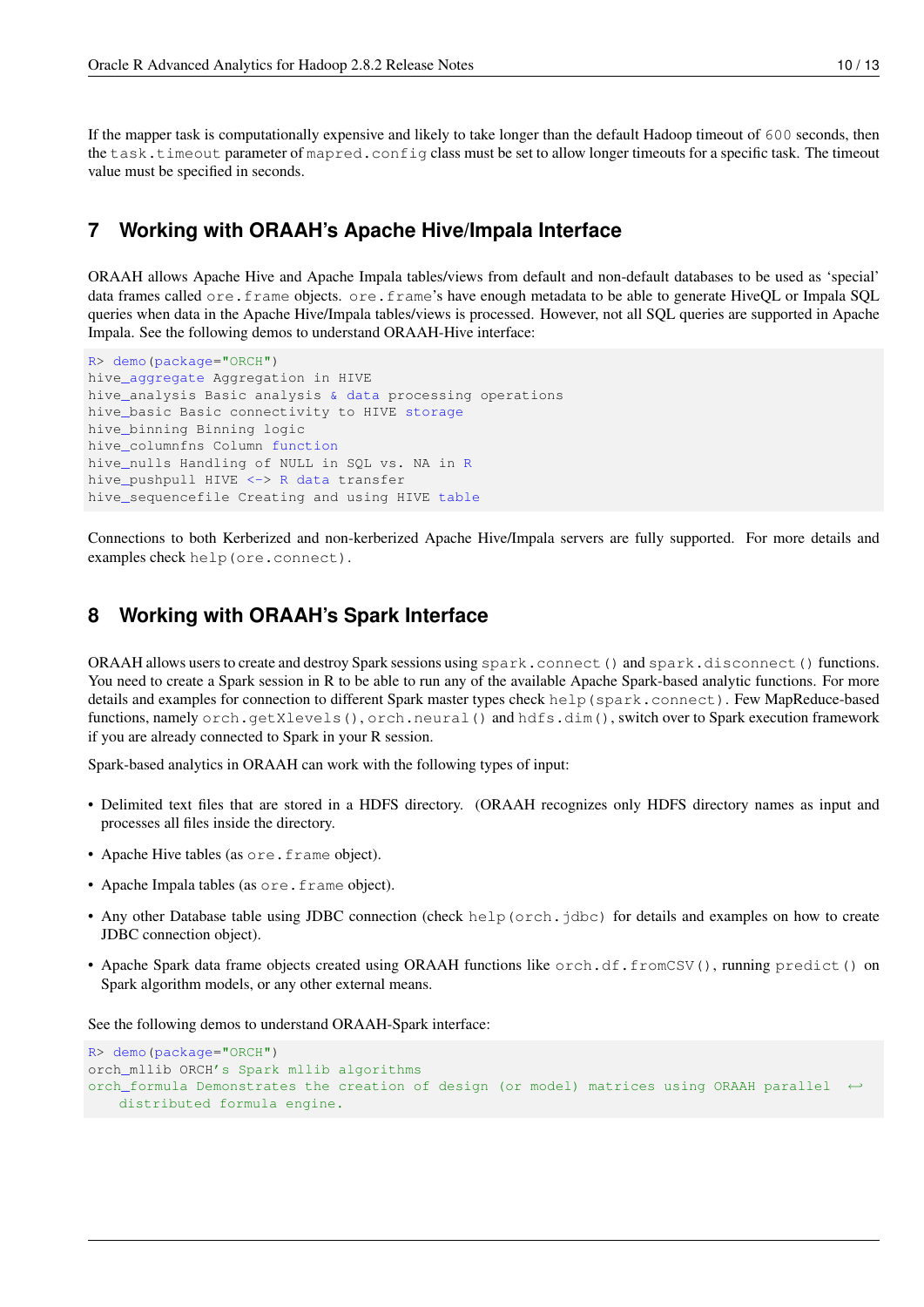#### <span id="page-13-0"></span>**9 Native Analytic Functions**

<span id="page-13-1"></span>The following analytic functions are available out-of-the-box in ORAAH. These functions are parallel and distributed, which execute utilizing all nodes of the Hadoop cluster. All these functions have examples present in their help documentation, which can be run using example(function\_name).

- 1. Hadoop MapReduce based functions:
	- a. Covariance Matrix computation (orch.cov)
	- b. Correlation Matrix computation (orch.cor)
	- c. Principal Component Analysis (orch.princomp, orch.predict)
	- d. K-means Clustering (orch.kmeans, orch.predict)
	- e. Linear Regression (orch.lm, orch.predict)
	- f. Generalized Linear Model including Logistic Regression (orch.glm)
	- g. Multilayer Feed-Forward Neural Network (orch.neural)
	- h. Matrix completion using Low Rank Matrix Factorization (orch.lmf)
	- i. Non-negative Matrix Factorization (orch.nmf)
	- j. Reservoir Sampling (orch.sample)
- 2. Spark based functions:
	- a. Generalized Linear Model (orch.glm2)
	- b. Linear Regression (orch.lm2)
	- c. Multilayer Feed-Forward Neural Network (orch.neural2)
- 3. Spark MLlib based functions:
	- a. Linear regression (orch.ml.linear)
	- b. Lasso regression (orch.ml.lasso)
	- c. Ridge regression (orch.ml.ridge)
	- d. Logistic regression (orch.ml.logistic)
	- e. Support Vector Machine (orch.ml.svm)
	- f. Decision Trees based Classification and Regression (orch.ml.dt)
	- g. Random Forest based Classification and Regression (orch.ml.random.forest)
	- h. Gradient Boosted Tree based Classification and Regression (orch.ml.gbt)
	- i. Gaussian Mixture Model based Clustering (orch.ml.gmm)
	- j. K-means Clustering (orch.ml.kmeans)
- 4. Spark with MPI based functions:
	- a. Extreme Learning Machine model for Multiclass Classification and Regression ( $\text{orch.elm}$ )
	- b. Extreme Learning Machine for Mutilayer Perceptron model for multiclass Classification and Regression (orch. helm)
	- c. k-rank SVD decomposition (orch.dssvd)
	- d. Princial Component Analysis (orch.dspca)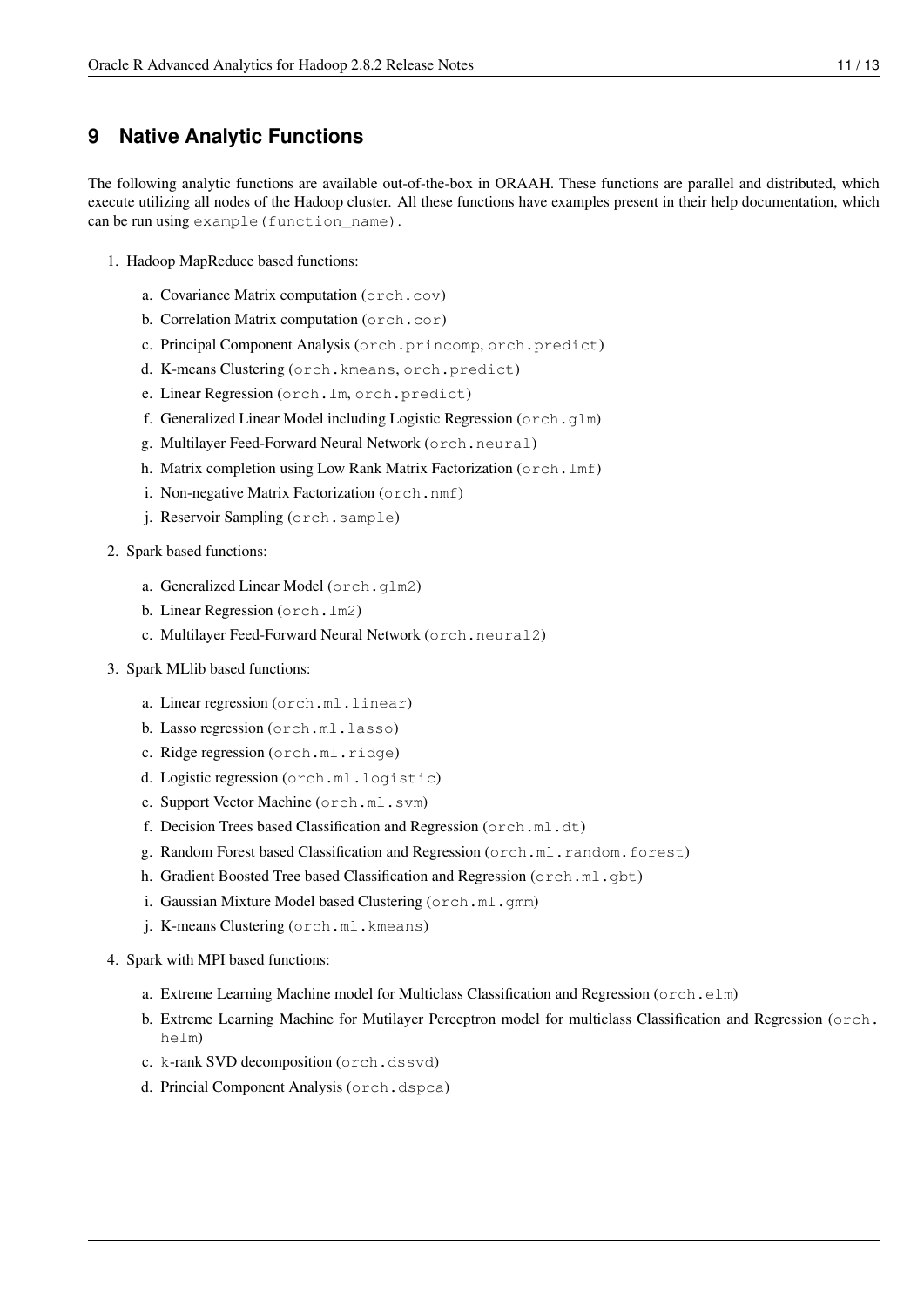## <span id="page-14-0"></span>**10 Copyright Notice**

Copyright © 2020, Oracle and/or its affiliates. All rights reserved. This document is provided for information purposes only, and the contents hereof are subject to change without notice. This document is not warranted to be error-free, nor subject to any other warranties or conditions, whether expressed orally or implied in law, including implied warranties and conditions of merchantability or fitness for a particular purpose. We specifically disclaim any liability with respect to this document, and no contractual obligations are formed either directly or indirectly by this document. This document may not be reproduced or transmitted in any form or by any means, electronic or mechanical, for any purpose, without our prior written permission.

Oracle and Java are registered trademarks of Oracle and/or its affiliates. Other names may be trademarks of their respective owners.

Intel and Intel Xeon are trademarks or registered trademarks of Intel Corporation. All SPARC trademarks are used under license and are trademarks or registered trademarks of SPARC International, Inc. AMD, Opteron, the AMD logo, and the AMD Opteron logo are trademarks or registered trademarks of Advanced Micro Devices. UNIX is a registered trademark of The Open Group. 0116